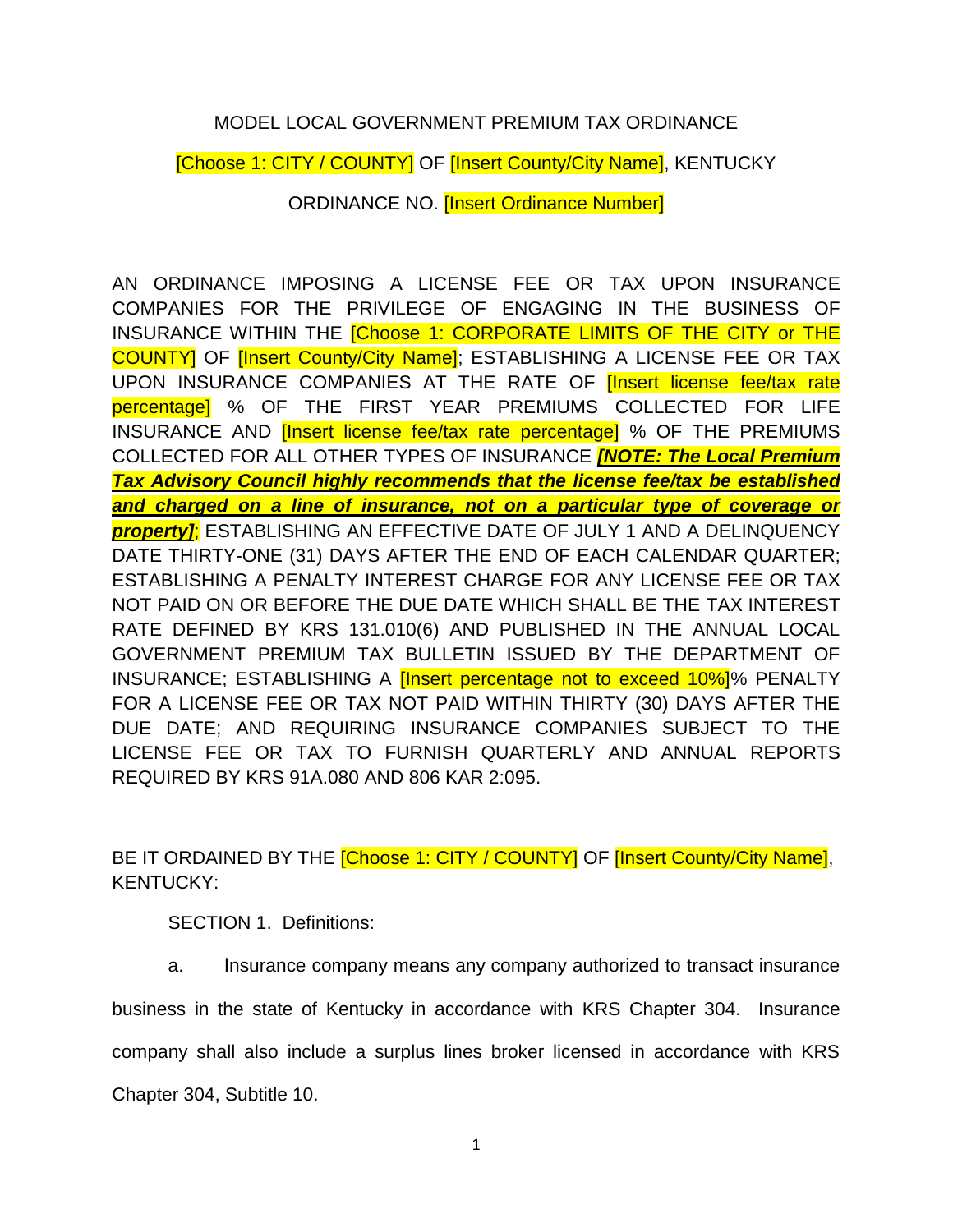b. Local government means a city, county, charter county, consolidated local government, urban-county government, or unified local government that, by this ordinance, imposes a license fee or tax upon insurance premium receipts.

SECTION 2: There is hereby imposed on each insurance company a license fee or tax for the privilege of engaging in the business of insurance within the **Choose 1:** the corporate limits of the city OR the county] of *[Insert County/City Name]*.

SECTION 3: The license fee or tax imposed upon an insurance company with respect to life insurance policies shall be *[Insert license fee/tax rate percentage]* % and based upon the first year's premiums only. The license fee or tax shall be applied to the amount of the premiums actually collected within each calendar quarter upon the lives of persons residing within the **[Choose 1: the corporate limits of the city OR the county]** of **[Insert County/City Name].** 

SECTION 4: Except as provided in Section 5 of this ordinance, the license fee or tax imposed upon each insurance company with respect to any insurance policy which is not a life insurance policy shall be *[Insert license fee/tax rate percentage]*% of the premiums actually collected *[NOTE: The Local Premium Tax Advisory Council highly recommends that the license fee/tax be established and charged on a line of insurance, not on a particular type of coverage or property]*; within each calendar quarter by reason of the issuance of such policies on risks located within the [Choose 1: the corporate limits of the city OR the county] of [Insert County/City Name]. The license fee or tax shall apply only to those classes of business which such insurance company is authorized to transact, less all premiums returned to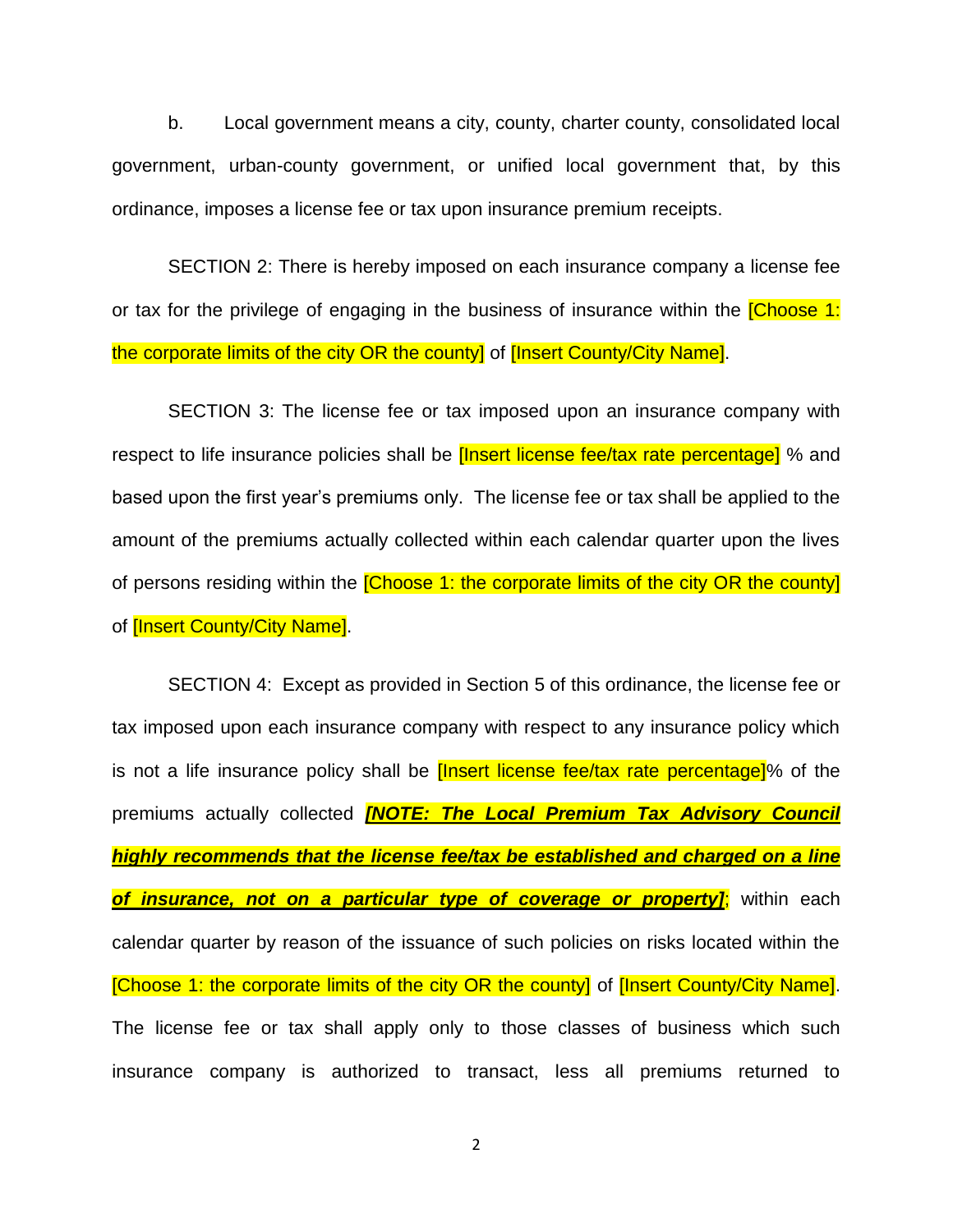policyholders. **[NOTE: The local government may, by separate paragraph, establish a** different rate of tax for premiums related to health insurance.

SECTION 5: No license fee or tax imposed upon premium receipts shall apply to the following:

a. Policies of group health insurance provided for state employees under KRS 18A.225;

b. Health insurance policies issued to individuals including policies issued through Kentucky Access;

c. Workers' compensation insurance;

d. Annuities;

e. Federal flood insurance;

f. Municipal bonds, leases, or other debt instruments issued by or on behalf of **[Insert County/City Name]** unless the bonds, leases, or other debt instruments are issued for profit or on behalf of for-profit or private organizations;

g. Policies of high deductible health plans as defined in in 26 U.S.C. sec. 223(c)(2), commonly referred to as Health Savings Accounts;

h. Policies of insurance, insured or reinsured by the Federal Crop Insurance Corporation. 7 C.F.R. sec. 400.352(b)(2);

i. Policies insuring or naming the state or one of its agencies or political subdivisions as an insured and surety bonds where the state or one of its agencies or political subdivisions is the obligee. For the purposes of local government premium tax payments, school districts are considered agencies of the state and policies insuring

3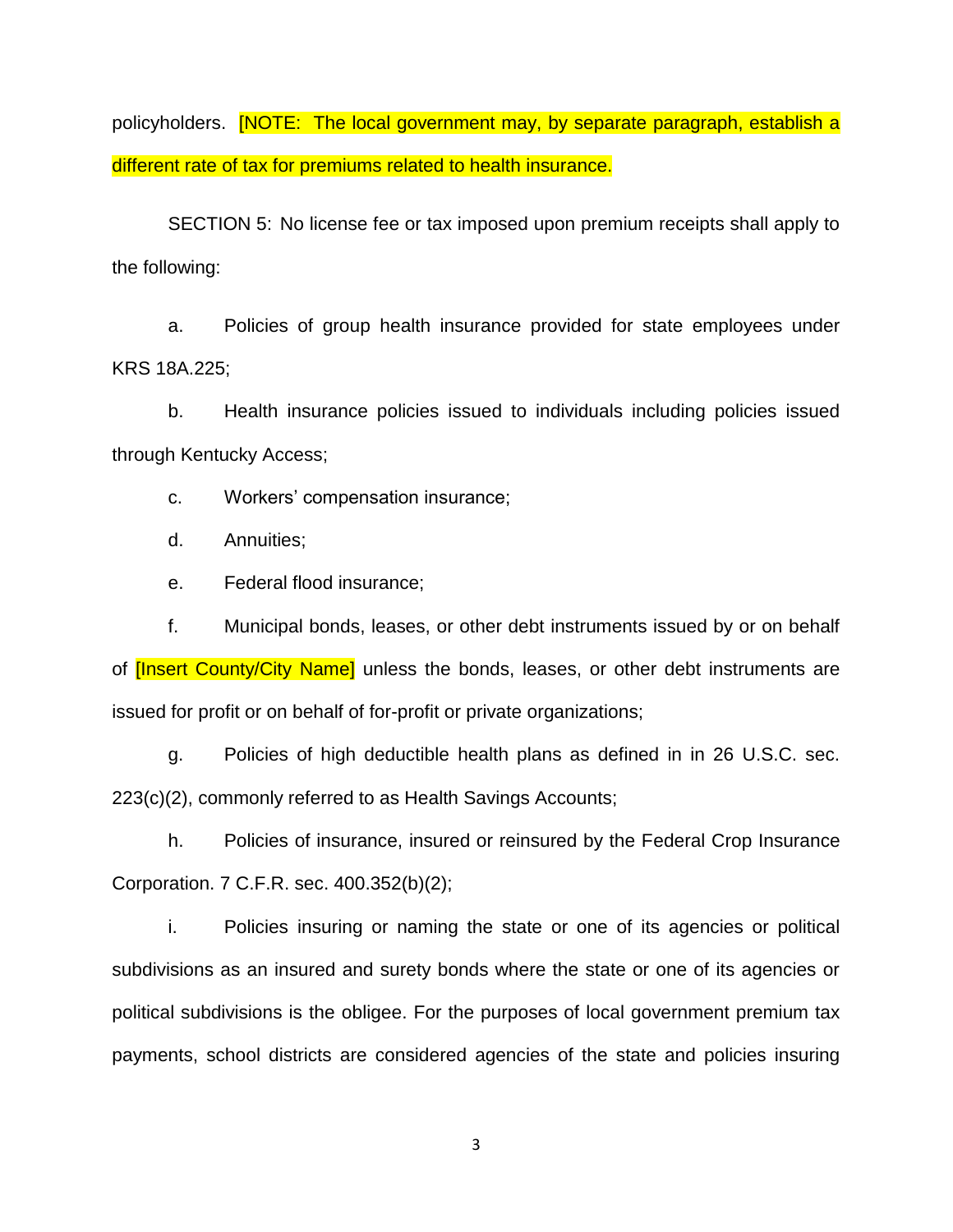school districts and bonds with school districts as the obligee are exempt from local government premium taxes;

j. Policies issued to public service companies which pay ad valorem taxes;

k. Entities issued a certificate of authority to do business in Kentucky only as a health maintenance organization pursuant to KRS 304.38-060;

l. Entities issued a certificate of authority to do business in Kentucky as a captive insurer pursuant to KRS 304.49-010; or

m. Domestic life insurance companies electing to be taxed under the provisions of KRS 136.320.

[Insert any additional exemptions to be imposed by the ordinance. NOTE: Unless specifically excluded by ordinance, a local government is not exempt from the payment of local government premium taxes.].

SECTION 6: All license fees imposed by this ordinance shall be due no later than thirty (30) days after the end of each calendar quarter. The payment shall be submitted to the local government, together with Form LGT-141 **For a substantially** similar form prepared by the local government] on or before the due date. Any license fee or tax not paid on or before the due date shall bear interest from the date due until paid at the interest rate established annually by the Department of Revenue for unpaid or underpaid taxes. This interest shall be paid to the local government together with the license fee or tax that is due.  $[NOTE:$  In accordance with  $KRS$  131.010(6), the Department of Revenue adjusts the tax interest rate by November 1 of each year to be effective January 1. The tax interest rate is published annually in a bulletin issued by the Department of Insurance.<sup>1</sup> In addition, the insurance company shall pay to the

4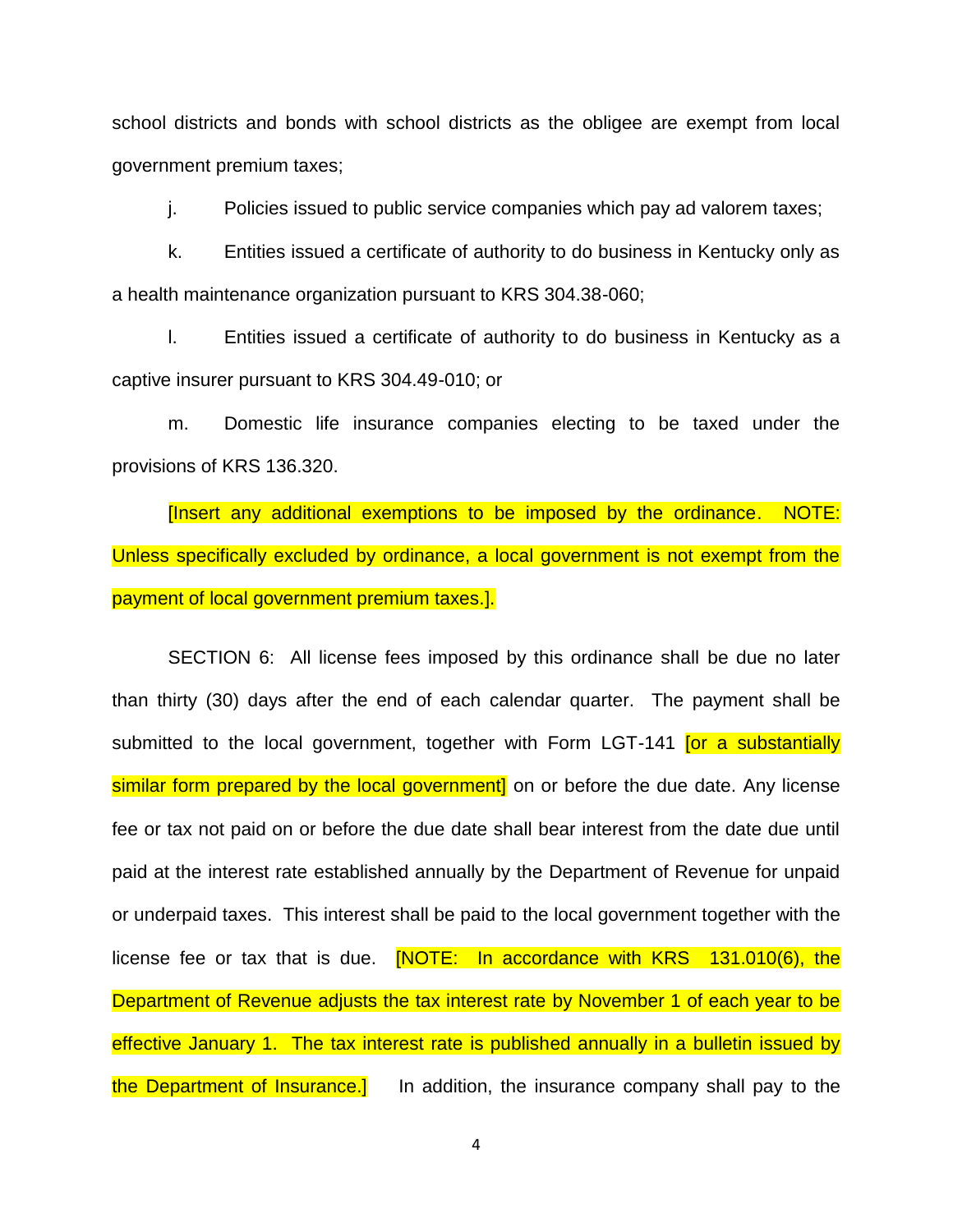local government a penalty in the amount of *[insert penalty amount not to exceed 10%* of the license fee or tax due] on a license tax or fee not paid within thirty (30) days after the due date.

SECTION 7: In accordance with KRS 91A.080(8), each insurance company subject to the license fee or tax imposed by this ordinance shall annually, by March 31, furnish the local government a written breakdown of all collections in the preceding calendar year for the following categories of insurance:

- a. Casualty;
- b. Automobile;
- c. Inland Marine;
- d. Fire and allied perils;
- e. Health; and
- f. Life.

SECTION 8: The local government shall transmit a copy of this ordinance, and any amendment(s) thereto, to the Kentucky Commissioner of Insurance at least one hundred (100) days prior to the effective date of the ordinance. **When submitting the** ordinance to the Commissioner, the local government must provide a valid address to where license fee or tax payments are to be remitted. Mail the ordinance to: Department of Insurance, P.O. Box 517, Frankfort, KY 40602]

SECTION 9: This ordinance shall become effective on the first day of July, [NOTE: KRS 91A.080(1) provides that any license fee or tax